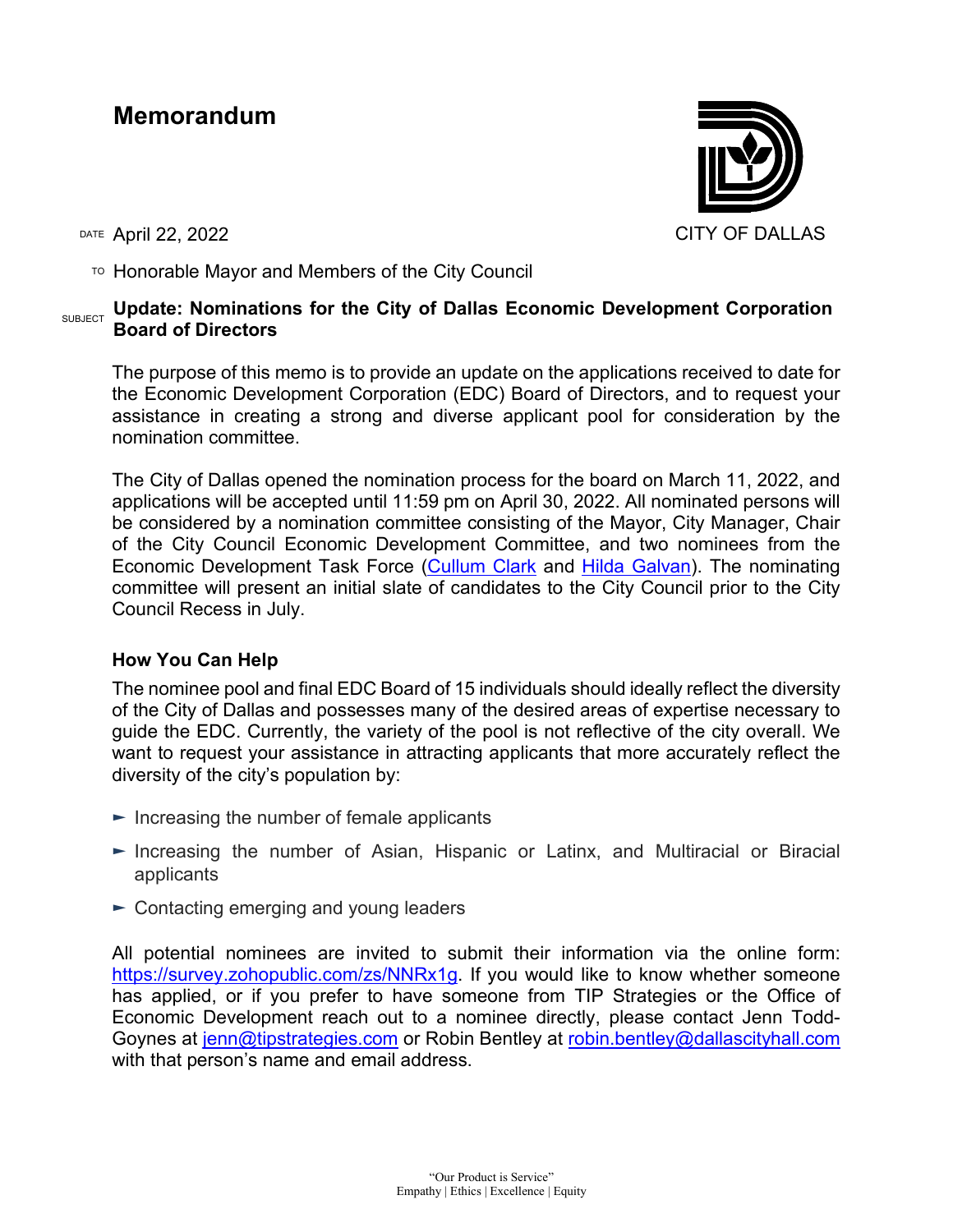#### DATE April 22, 2022

#### SUBJECT **Update: Nominations for the City of Dallas Economic Development Corporation Board of Directors**

### **Results to Date**

As of April 18<sup>th</sup>, 276 people have clicked on the nomination form, and more than 50 people have completed applications to serve on the board. A more detailed description of the current applicant pool is below:

#### *Gender Identity*

Males are currently over-represented in the nomination pool.

| What is the gender identity of the nominee? | Response<br>Percentage | <b>City of Dallas</b><br>Percentage |
|---------------------------------------------|------------------------|-------------------------------------|
| <b>Male</b>                                 | 64.15%                 | 49.6%                               |
| Female                                      | 35.85%                 | 50.4%                               |
| <b>Non-binary</b>                           | $0.00\%$               | N/A                                 |
| Prefer not to disclose                      | 0.00%                  | N/A                                 |
| <b>Prefer to self-describe</b>              | $0.00\%$               | N/A                                 |

### *Race/Ethnicity*

The nomination pool is currently less racially/ethnically diverse than the population of Dallas.

| Which of the following best describes the<br>nominee?                                                                                                                                                        | Response<br>Percentage | <b>City of Dallas</b><br>Percentage |
|--------------------------------------------------------------------------------------------------------------------------------------------------------------------------------------------------------------|------------------------|-------------------------------------|
| Asian                                                                                                                                                                                                        | 1.89%                  | 3.6%                                |
| <b>Black or African American</b>                                                                                                                                                                             | 28.30%                 | 24.3%                               |
| <b>Hispanic or Latinx</b>                                                                                                                                                                                    | 20.75%                 | 41.5%                               |
| Native American or Alaska Native                                                                                                                                                                             | $0.00\%$               | 0.3%                                |
| <b>White or Caucasian</b>                                                                                                                                                                                    | 43.40%                 | 57.7%                               |
| <b>Middle Eastern or North African</b>                                                                                                                                                                       | $0.00\%$               | N/A                                 |
| Native Hawaiian or Other Pacific Islander                                                                                                                                                                    | $0.00\%$               | 0%                                  |
| <b>Multiracial or Biracial</b>                                                                                                                                                                               | 3.77%                  | 6.4%                                |
| A race/ethnicity not listed here                                                                                                                                                                             | 1.89%                  | N/A                                 |
| Note: race/ethnicity percentages for the City of Dallas are derived from ACS 2021<br>estimates, which do not include a category for Middle Eastern or North African, or a<br>race/ethnicity not listed here. |                        |                                     |

## *Areas of Expertise*

Each of the desired areas of expertise for the board members are represented in the current pool of candidates. Each nominee was permitted to choose no more than six areas of expertise.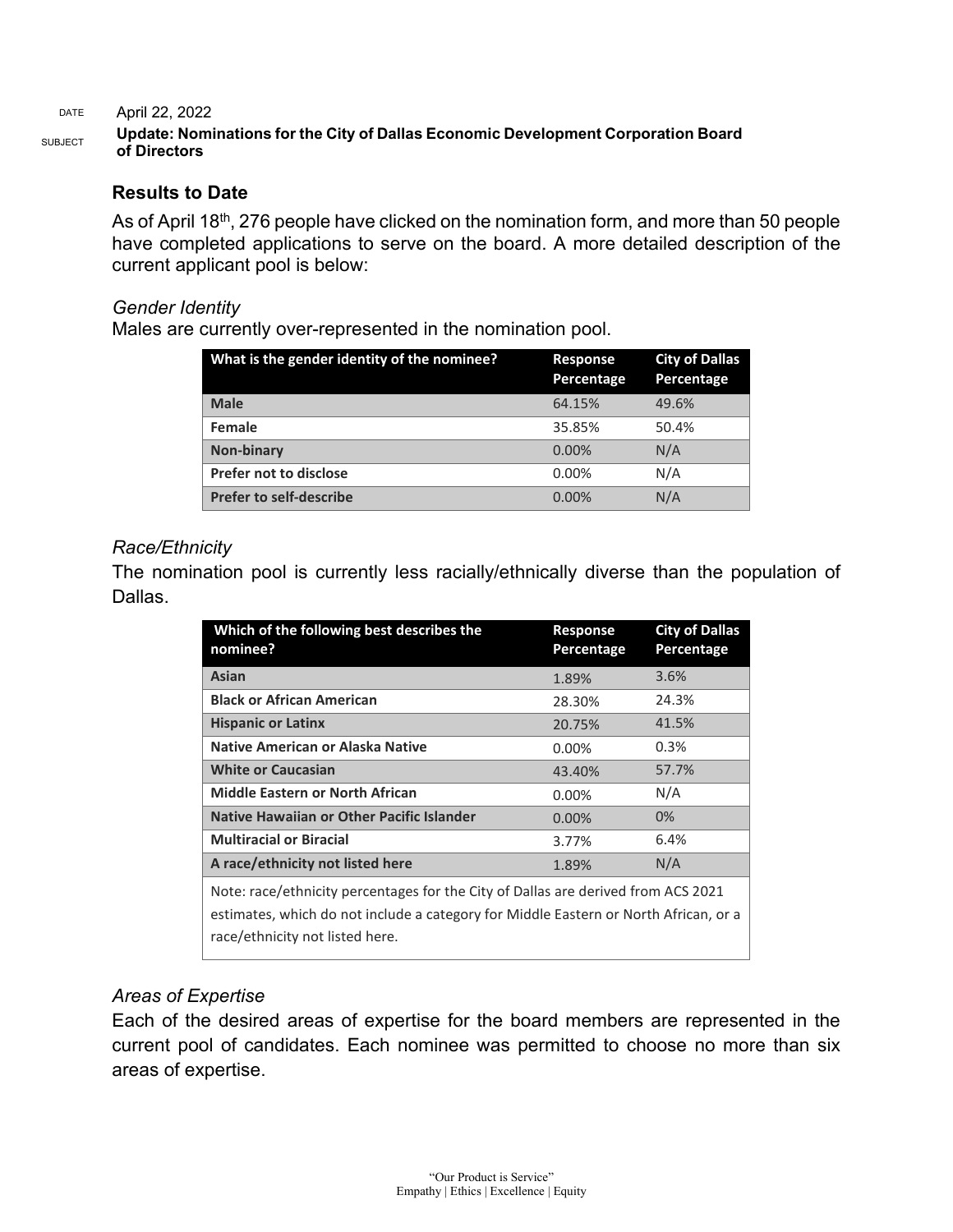#### DATE April 22, 2022

SUBJECT **Update: Nominations for the City of Dallas Economic Development Corporation Board of Directors**

| Nominee's primary area(s) of expertise  | Response<br>Percentage |
|-----------------------------------------|------------------------|
| <b>Economic development</b>             | 55.77%                 |
| <b>Business</b>                         | 46.15%                 |
| Real estate development or construction | 32.69%                 |
| Diversity, equity, and inclusion        | 30.77%                 |
| <b>Education</b>                        | 28.85%                 |
| <b>Affordable housing</b>               | 26.92%                 |
| City/community planning                 | 26.92%                 |
| <b>Small business</b>                   | 25.00%                 |
| <b>Finance or accounting</b>            | 23.08%                 |
| Workforce/talent development            | 21.15%                 |
| <b>Other (Please specify):</b>          | 21.15%                 |
| <b>Arts and culture</b>                 | 19.23%                 |
| <b>Innovation</b>                       | 19.23%                 |
| <b>Marketing or branding</b>            | 19.23%                 |
| <b>Global or international business</b> | 17.31%                 |
| Sustainable development                 | 15.38%                 |
| Ethnic or minority chamber of commerce  | 13.46%                 |
| <b>Fundraising</b>                      | 11.54%                 |
| <b>Design</b>                           | 9.62%                  |
| <b>Infrastructure</b>                   | 9.62%                  |
| <b>Healthcare</b>                       | 5.77%                  |
| <b>Historic preservation</b>            | 3.85%                  |
| <b>Transportation</b>                   | 3.85%                  |

When selecting **'other'**, nominees can enter an area of expertise manually. Currently, these additional areas of expertise include

► Accessibility and access

► Entrepreneurship

► Data analytics